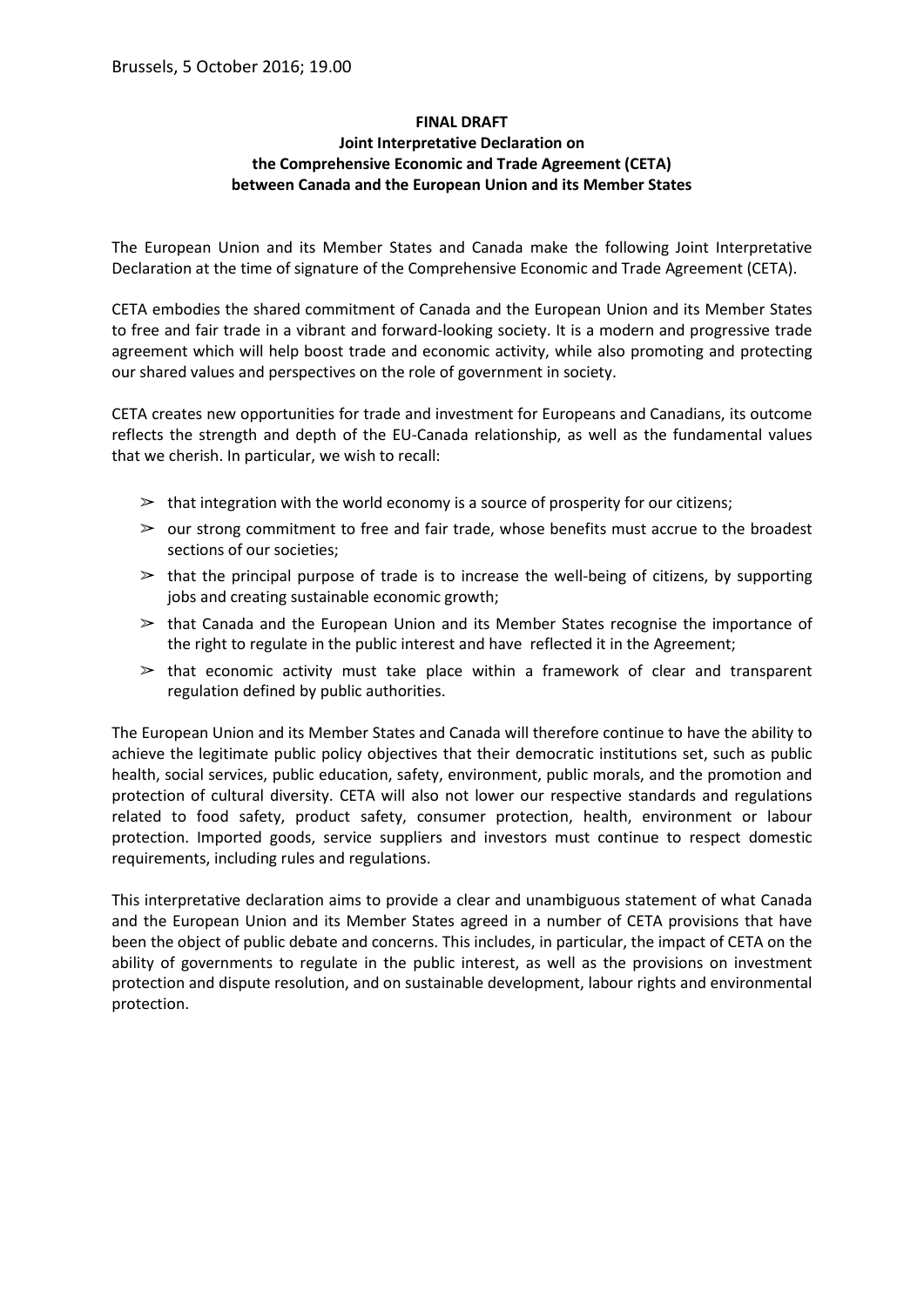## **Right to regulate**

CETA preserves the ability of the European Union and its Member States and Canada to adopt and apply their own laws and regulations that regulate economic activity in the public interest, to achieve legitimate public policy objectives such as the protection and promotion of public health, social services, public education, safety, the environment, public morals, social or consumer protection and the promotion and protection of cultural diversity.

## **Regulatory cooperation**

CETA provides Canada and the European Union and its Member States with a platform to facilitate cooperation between their regulatory authorities, with the objective of achieving better quality of regulation and more efficient use of administrative resources. This cooperation will be voluntary: regulatory authorities can cooperate on a voluntary basis but do not have an obligation to do so, or to apply the outcome of their cooperation.

## **Public Services**

The European Union and its Member States and Canada affirm and recognise the right of governments, at all levels, to provide and support the provision of public services including in areas such as public health and education, social services and housing and the collection, purification and distribution of water.

CETA does not prevent governments from regulating the provision of these services in the public interest. CETA will not require governments to privatise any service nor prevent governments from expanding the range of services they supply to the public.

CETA will not prevent governments from providing public services previously supplied by private service suppliers or from bringing back under public control services that governments had chosen to privatise. CETA does not mean that contracting a public service to private providers makes it irreversibly part of the commercial sector.

#### **Investment Protection**

CETA includes modern rules on investment that preserve the right of governments to regulate in the public interest including when such regulations affect a foreign investment, while ensuring a high level of protection for investments and providing for fair and transparent dispute resolution. CETA will not result in foreign investors being treated more favourably than domestic investors.

CETA clarifies that governments may change their laws, regardless of whether this may negatively affect an investment or investor's expectations of profits. Furthermore, CETA clarifies that any compensation due to an investor will be based on an objective determination by the Tribunal and will not be greater than the loss suffered by the investor.

CETA includes clearly defined investment protection standards, including on fair and equitable treatment and expropriation and provides clear guidance to dispute resolution Tribunals on how these standards should be applied.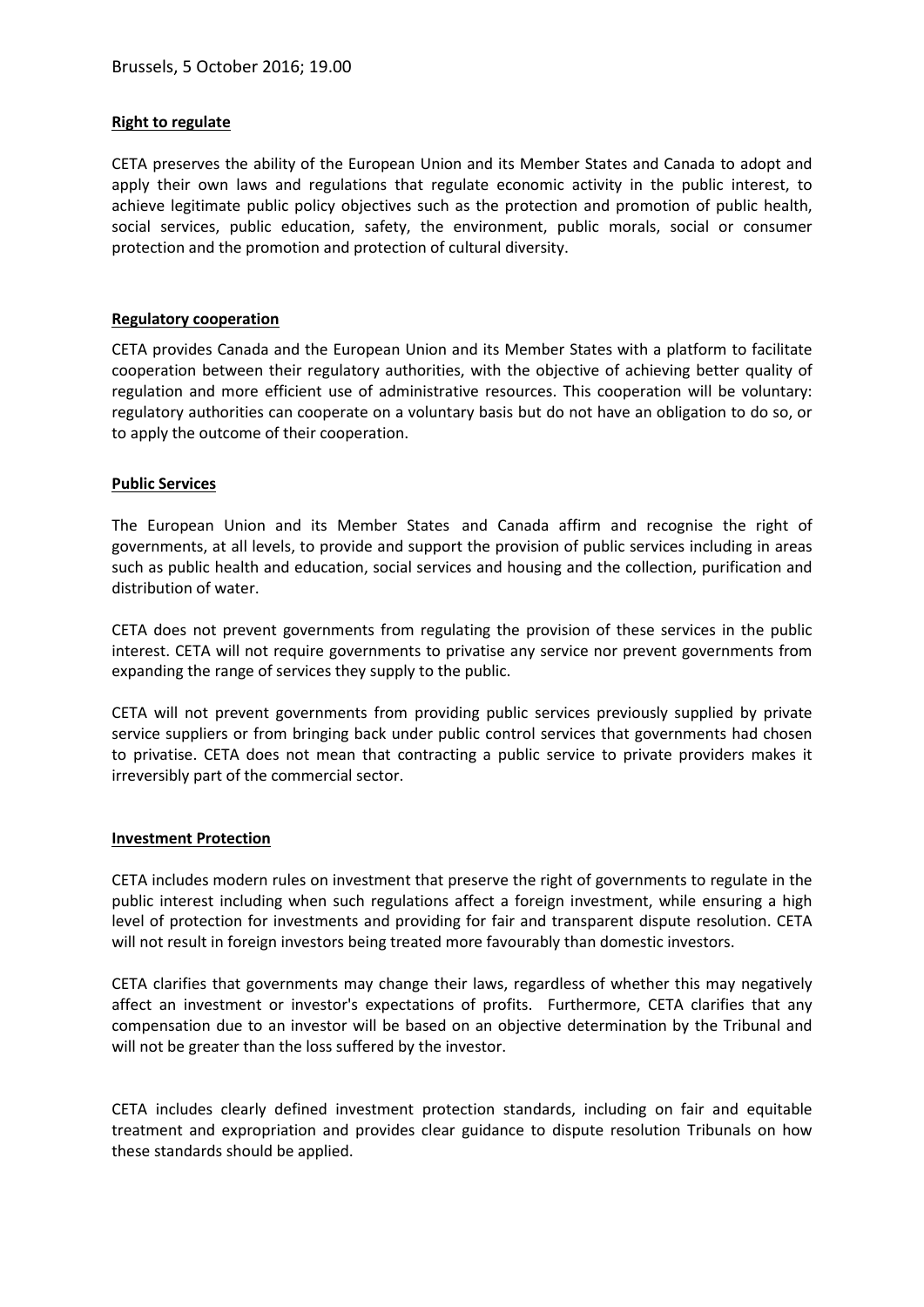# Brussels, 5 October 2016; 19.00

CETA requires a real economic link with the economies of Canada or the European Union in order for a firm to benefit from the agreement and prevents "shell" or "mail box" companies established in Canada or the European Union by investors of other countries from bringing claims against Canada or the European Union and its Member States. The European Union and Canada are committed to review regularly the content of the obligation to provide fair and equitable treatment, to ensure that it reflects their intentions (including as stated in this Declaration) and that it will not be interpreted in a broader manner than they intended.

In order to ensure that Tribunals in all circumstances respect the intent of the Parties as set out in the Agreement, CETA includes provisions that allow Parties to issue binding notes of interpretation. Canada and the European Union and its Member States are committed to using these provisions to avoid and correct any misinterpretation of CETA by Tribunals.

CETA moves decisively away from the traditional approach of investment dispute resolution and establishes an independent, impartial and permanent investment tribunal. The members of the Tribunal will be individuals qualified for judicial office in their respective countries, and these will be appointed by the European Union and Canada for a fixed term. Cases will be heard by three randomly selected members of the Tribunal. Strict ethical rules for these individuals have been set to ensure their independence and impartiality, the absence of conflict of interest, bias or appearance of bias.

CETA is the first agreement to include an Appeal mechanism which will allow the correction of errors and ensure the consistency of the decisions of the Tribunal of first instance.

Canada and the European Union and its Member States are committed to monitoring the operation of all these investment rules, to addressing in a timely manner any shortcomings that may emerge and to exploring ways in which to continually improve their operation over time.

Therefore, CETA represents an important and radical change in investment rules and dispute resolution that will offer a progressive path forward for future agreements around the world. It lays the basis for a multilateral effort to develop further this new approach to investment dispute resolution into a Multilateral Investment Court.

#### **Trade and Sustainable Development**

CETA reconfirms the longstanding commitment of Canada and the European Union and its Member States to sustainable development and is designed to foster the contribution of trade to this objective.

Accordingly, CETA includes comprehensive and binding commitments for the protection of workers' rights and the environment. The European Union and its Member States and Canada attach the highest priority to ensuring CETA delivers tangible outcomes in these areas, thereby maximising the benefits the agreement will bring for workers and for the environment.

#### **Labour Protection**

CETA commits Canada and the European Union and its Member States to improving their laws and policies with the goal of providing high levels of labour protection. CETA provides that they cannot relax their labour laws in order to encourage trade or attract investment. CETA does not change the rights of workers to negotiate, conclude and enforce collective agreements and to take collective action.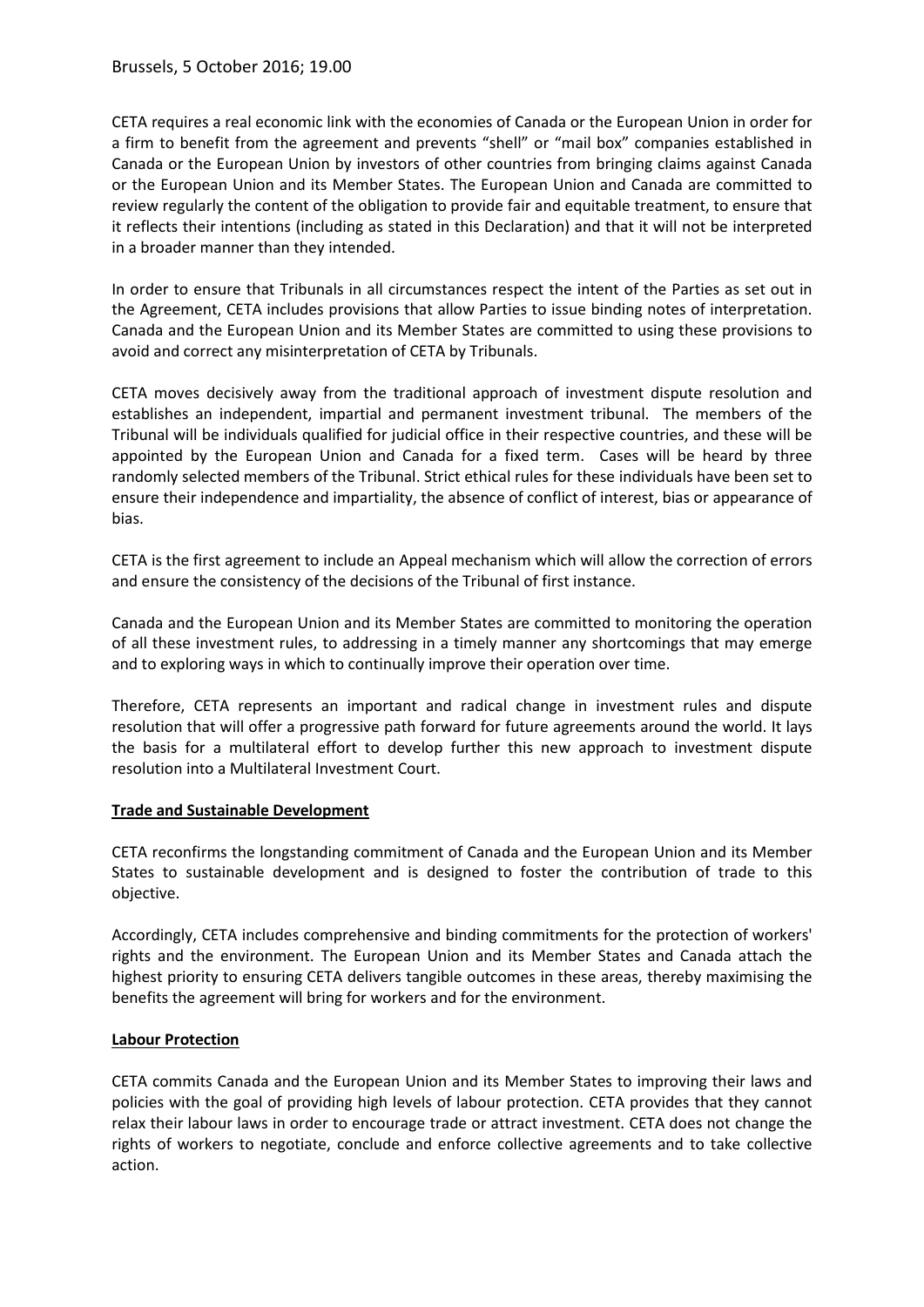CETA commits the European Union and its Member States and Canada to the ratification and effective implementation of the fundamental Conventions of the International Labour Organisation (ILO). Canada has ratified seven of the fundamental Conventions and has launched the process to ratify the remaining Convention (*Right to Organise and Collective Bargaining Convention, 1949 (C98))*.

CETA also creates a framework for Canada and the European Union and its Member States to cooperate on trade-related labour issues of common interest, including through involvement of the ILO and a sustained dialogue with civil society, to ensure that CETA encourages trade in a way that benefits workers and in a manner supportive of labour protection measures.

## **Environmental Protection**

CETA commits the European Union and its Member States and Canada to provide for and encourage high levels of environmental protection, as well as to strive to continue to improve such laws and policies and their underlying levels of protection.

CETA explicitly recognises the right of Canada and of the European Union and its Member States, to set their own environmental priorities, to establish their own levels of environmental protection and to adopt or modify their relevant laws and policies accordingly, mindful of their international obligations, including those set by multilateral environmental agreements. At the same time in CETA the European Union and its Member States and Canada have agreed not to lower levels of environmental protection in order to encourage trade or investment.

CETA includes commitments towards the sustainable management of forests, fisheries and aquaculture. It also includes commitments to cooperate on trade-related environmental issues of common interest such as climate change where the implementation of the Paris Agreement will be an important shared responsibility for the European Union and its Member States and Canada.

#### **Review and Stakeholder Consultation**

Commitments related to trade and sustainable development, trade and labour and trade and environment are subject to dedicated and binding assessment and review mechanisms. Canada and the European Union and its Member States are fully committed to make effective use of these mechanisms throughout the life of the agreement. Furthermore, they are committed to initiating an early review of these provisions, including with a view to the effective enforceability of CETA provisions on trade and labour and trade and the environment.

Stakeholders, including employers, unions, labour and business organisations and environmental groups, have a key role to play in supporting the effective implementation of CETA. The European Union and its Member States and Canada are committed to seeking regularly the advice of stakeholders to assess the implementation of CETA. They support their active involvement, including through the establishment of a CETA Civil Society Forum.

# **Water**

CETA will not oblige Canada or the European Union and its Member States to permit the commercial use of water if they do not wish to do so. CETA fully preserves their ability to decide how to use and protect water sources. Furthermore, CETA will not prevent the reversal of a decision to allow the commercial use of water.